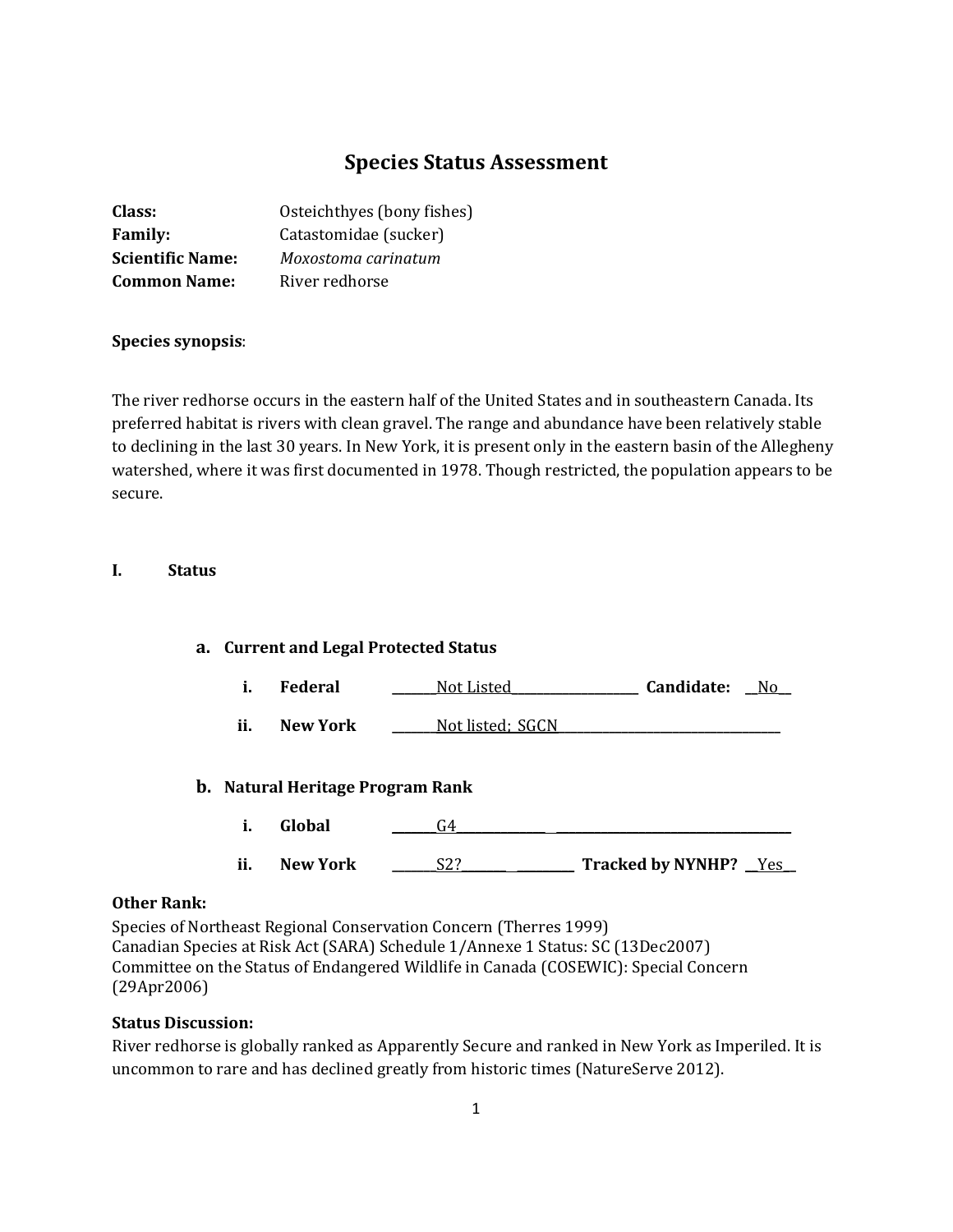### **II. Abundance and Distribution Trends**

**a. North America**

| <i>i.</i> Abundance     |                        |
|-------------------------|------------------------|
| declining<br>increasing | unknown<br>stable<br>X |
| ij.<br>Distribution:    |                        |
| increasing<br>declining | unknown<br>stable      |

Time frame considered: <u>Over the past 10 years (NatureServe 2012)</u>

## **b. Regional**

| i. Abundance                                                                              |                  |
|-------------------------------------------------------------------------------------------|------------------|
| ____ declining _____increasing                                                            | stable X unknown |
| ii. Distribution:                                                                         |                  |
| ____ declining _____increasing                                                            |                  |
| <b>Regional Unit Considered:</b> <u>_______ Region 5 - Northeast (Species of Concern)</u> |                  |
|                                                                                           |                  |

**c. Adjacent States and Provinces**

| <b>CONNECTICUT</b>   | Not Present $\mathbf{X}$ | No data $\qquad \qquad$ |
|----------------------|--------------------------|-------------------------|
| <b>MASSACHUSETTS</b> | Not Present $\mathbf{X}$ | No data                 |
| <b>NEW JERSEY</b>    | Not Present $\mathbf{X}$ | No data $\qquad \qquad$ |
| <b>VERMONT</b>       | Not Present $\mathbf{X}$ | No data                 |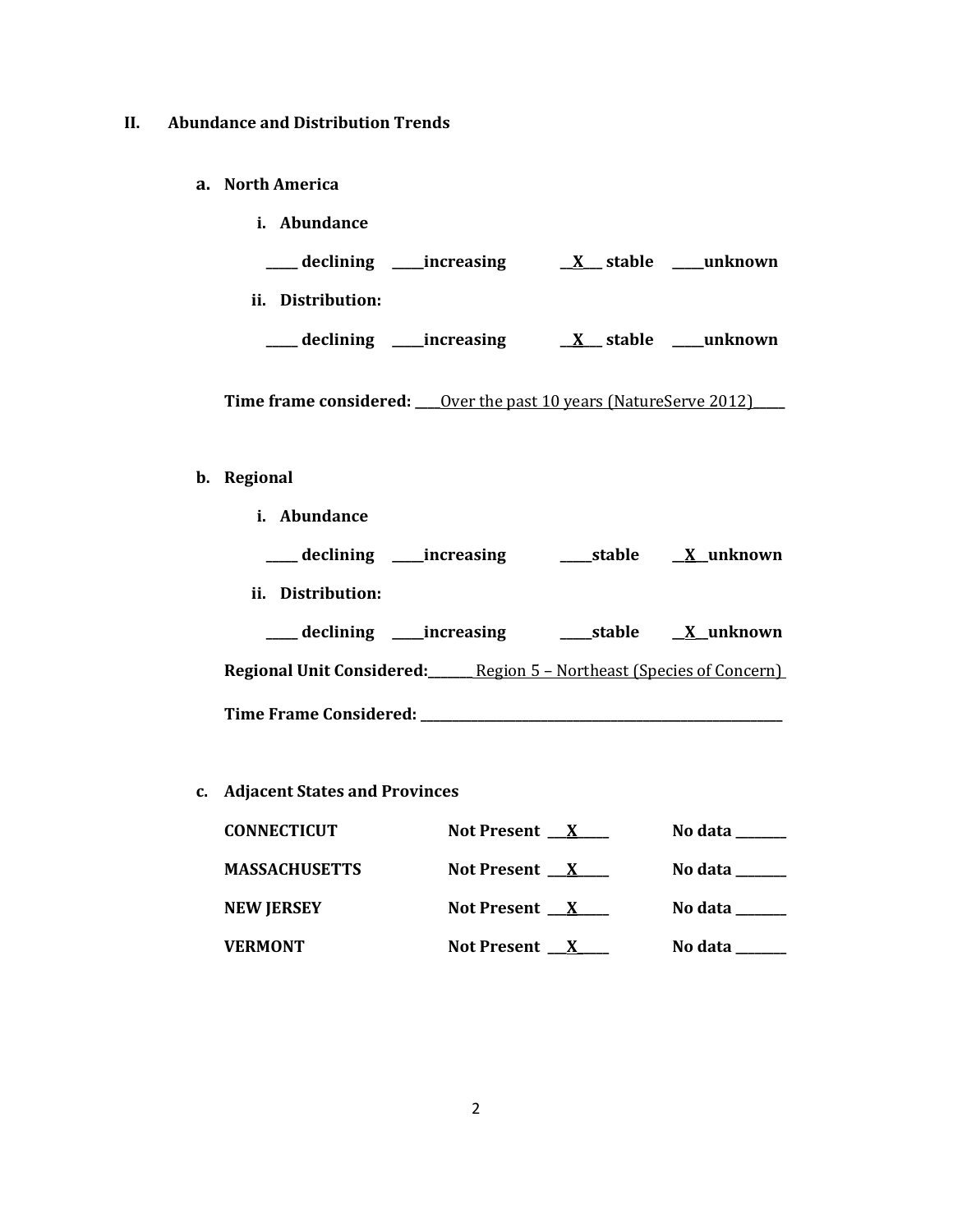| <b>ONTARIO</b>                               | Not Present _______                                         | No data _______                          |
|----------------------------------------------|-------------------------------------------------------------|------------------------------------------|
| i. Abundance                                 |                                                             |                                          |
|                                              | <u>X</u> declining ____increasing ______stable ____unknown  |                                          |
| ii. Distribution:                            |                                                             |                                          |
|                                              | <u>X</u> declining ____increasing ______stable ____unknown  |                                          |
|                                              |                                                             |                                          |
| PENNSYLVANIA                                 |                                                             | Not Present __________    No data ______ |
| i. Abundance                                 |                                                             |                                          |
|                                              | ___ declining ____increasing ______stable ____unknown       |                                          |
| ii. Distribution:                            |                                                             |                                          |
|                                              | ___ declining ____ increasing ______ stable ____ unknown    |                                          |
|                                              |                                                             |                                          |
| <b>QUEBEC</b>                                | Not Present _______                                         | <b>No data</b> ______                    |
| i. Abundance                                 |                                                             |                                          |
|                                              |                                                             |                                          |
| ii. Distribution:                            |                                                             |                                          |
|                                              | <u>X</u> declining ____increasing ______stable _____unknown |                                          |
|                                              |                                                             |                                          |
| Listing Status: _____________Species at Risk |                                                             |                                          |

\*Other neighboring states with this species include Ohio (S3).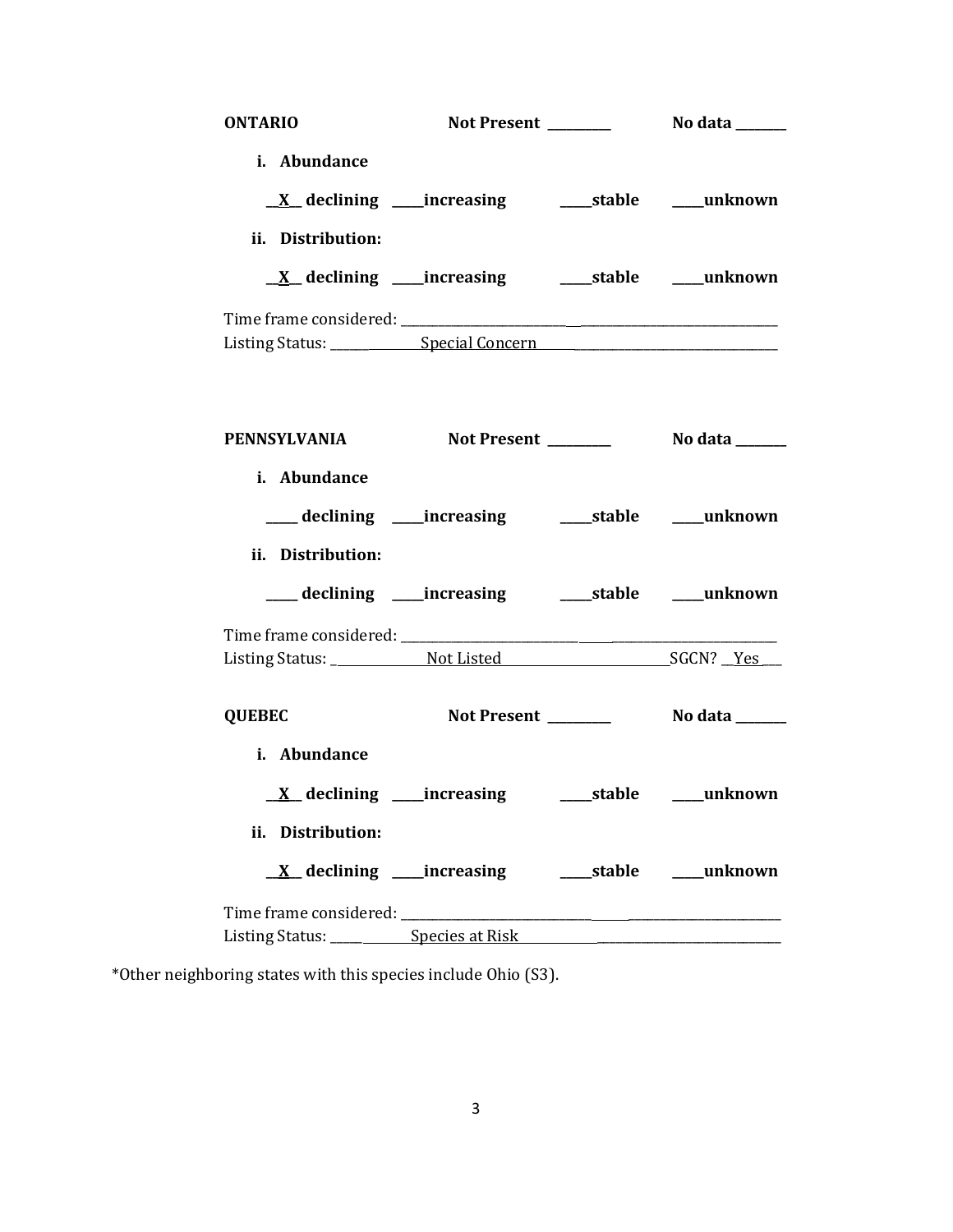| d. NEW YORK                       | No data          |
|-----------------------------------|------------------|
| i. Abundance                      |                  |
| ____ declining _____increasing    | X stable unknown |
| ii. Distribution:                 |                  |
| ____ declining ____ increasing    | X stable unknown |
|                                   |                  |
| Time frame considered: since 1977 |                  |

### **Monitoring in New York.**

There are monitoring programs carried out by the Rare Fish Unit, 1998-2012.

### **Trends Discussion:**

Over the last 10 years, this species has shown trend of relatively stable to decline of 30%. Numbers have diminished in the United States since 1925 (Scott and Crossman 1973). After severe declines in Pennsylvania during the 1970s and 1980s, populations have increased. Populations in Ohio are now believed to be stable after declines in the 1940s. In Kansas the river redhorse formerly was common; in the last 20 years only one record has been documented. Populations are declining in Canada (NatureServe 2012).

In New York, river redhorse has historically been found in 4 waters and their range is not declining (or gone or dangerously sparse) in the eastern sub-basin of the one watershed. The population has been recognized here for 20 years and is poorly understood. The frequency of occurrence in samples from 1998-2006 was very low (1%) and it was only in the 20 mile reach of the Allegheny River. There were 7 records, all occurring since 1978.

The distribution of this species among sub-basins (HUC 10) within the one watershed has changed in a similar pattern, with records from all the units in the recent period. There were records from 4 of the units for all time periods, and they were all caught in recent times. This narrowly restricted area was in the 20 mi reach of the Allegheny River. There have been only 11 site records for this species, all since 1978. Also, four of these were since 1993.

| Watershed name | Total # HUC10 | Early only | <u> Recent only</u> | both |
|----------------|---------------|------------|---------------------|------|
| Allegheny      | ,,,           |            |                     |      |

**Table 1**. Records of rare fish species in hydrological units (HUC-10) are shown according to their watersheds in early and recent time periods (before and after 1977) to consider loss and gains. Further explanations of details are found in Carlson (2012).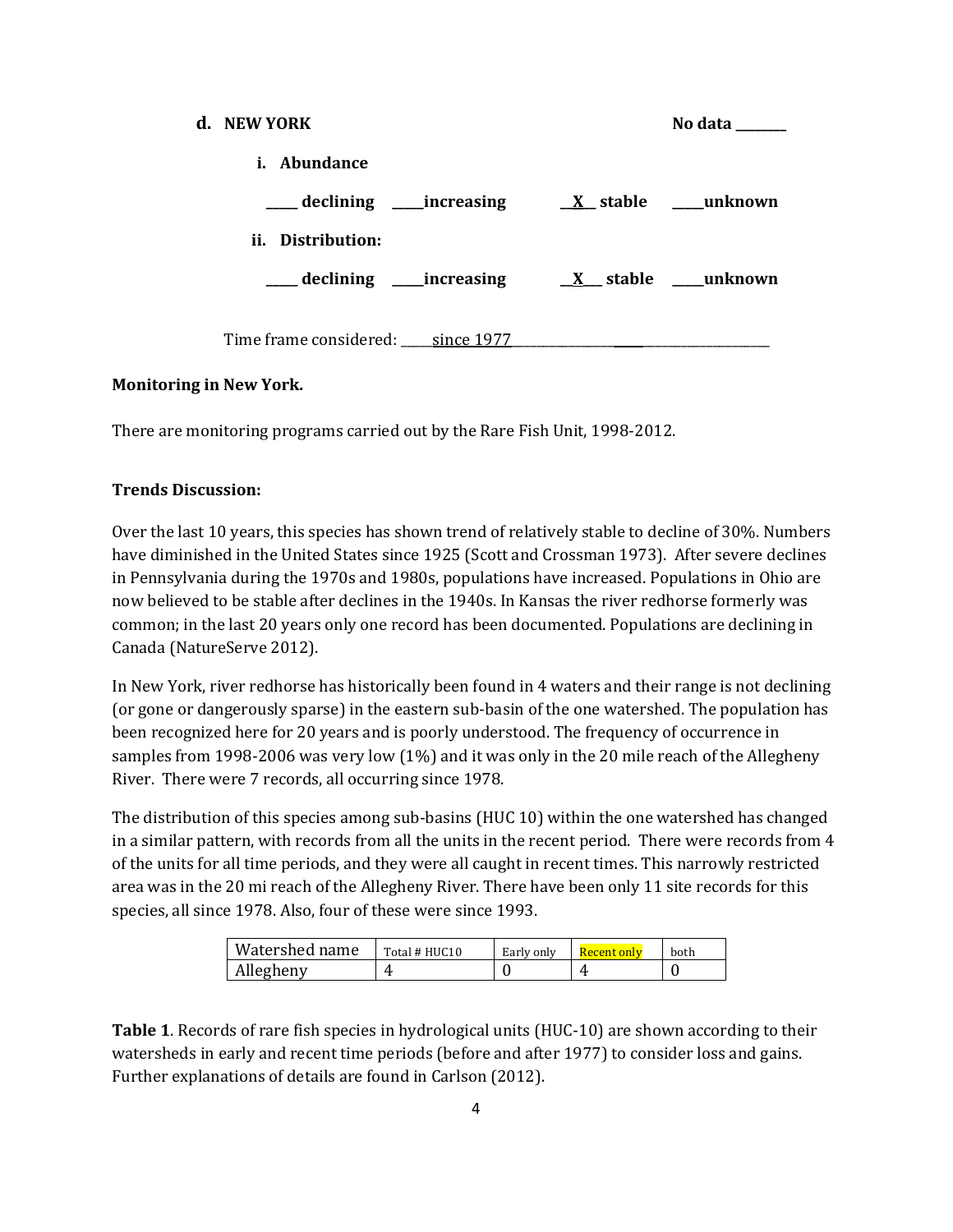

**Figure 1**. National range map of river redhorse (Page and Burr 1991, NatureServe 2012).

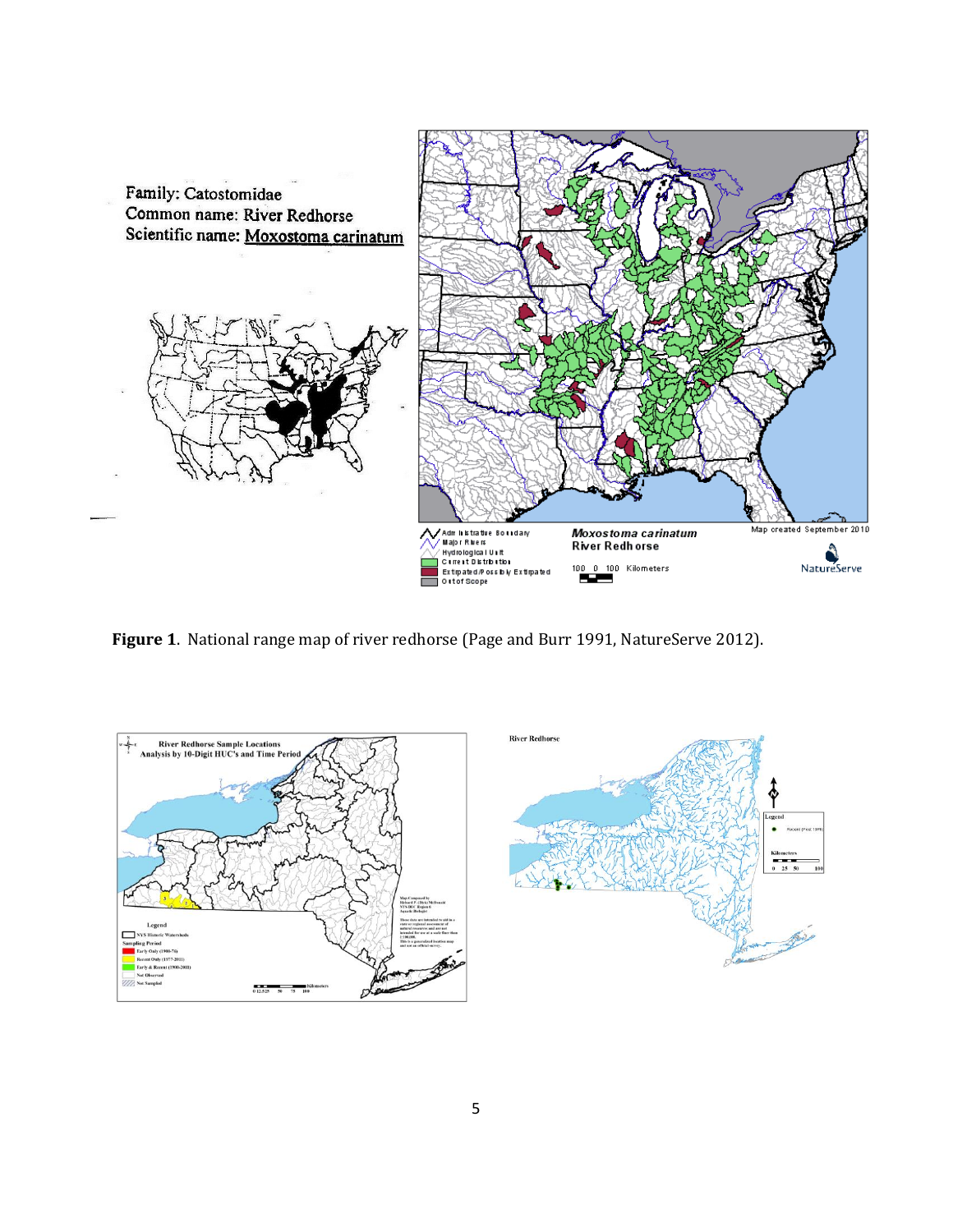**Figure 3.** River redhorse distribution in New York, depicting fish sampled before 1977 and from 1977 to current time, shown with the corresponding HUC-10 units where they were found and the number of records.

#### **III. New York Rarity, if known:**

| Historic      | # of Animals | <u># of Locations % of State</u> |                   |
|---------------|--------------|----------------------------------|-------------------|
| prior to 1977 |              | 0 site records                   | $0/18$ watersheds |
| prior to 1980 |              |                                  |                   |
| prior to 1990 |              |                                  |                   |

#### **Details of historic occurrence:**

This species was not reported in 1937 in the biological survey of the Allegheny watershed. It was likely present but not recorded until 1978.

| Current      | # of Animals | <u># of Locations % of State</u> |                                 |
|--------------|--------------|----------------------------------|---------------------------------|
| (since 1977) |              |                                  | 11 site records 1/18 watersheds |

### **Details of current occurrence:**

River redhorse was first detected in New York in 1978 after the impoundment of Allegheny Reservoir, and it has since been known in Allegheny Reservoir (Becker 1982), the Allegheny River (1980), Tunungwant Creek (1978), Oswayo Creek (1998) and Dodge Creek (2003). Perhaps the impounded conditions of Allegheny Reservoir favored the species. Other recent records by DEC are unconfirmed and remain suspect.

### **New York's Contribution to Species North American Range:**

| % of NA Range in New York | <b>Classification of New York Range</b> |  |
|---------------------------|-----------------------------------------|--|
| $\frac{100}{2}$ (endemic) | Core                                    |  |
| $-76-99$                  | $X$ Peripheral                          |  |
| 51-75                     | ___ Disjunct                            |  |
| 26-50                     | Distance to core population:            |  |
| $X$ 1-25                  | <sub>-</sub> 450 miles                  |  |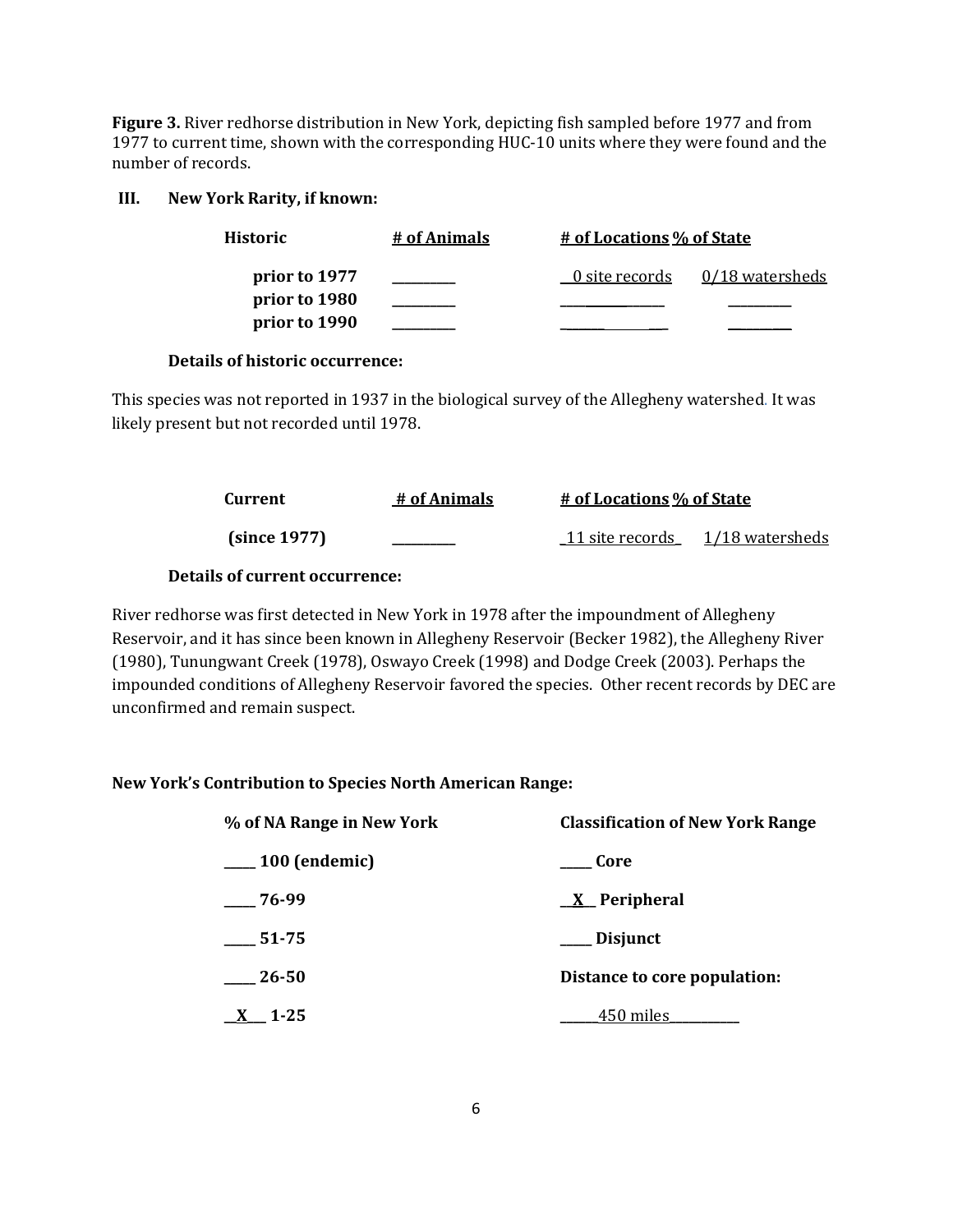### **IV. Primary Habitat or Community Type:**

**1**. Medium River, Low Gradient, Assume Moderately Buffered, Warm

**2.** Reservoir/Artificial Impoundment

### **Habitat or Community Type Trend in New York:**

| Declining _____Stable      | <b>Increasing</b> | X Unknown |
|----------------------------|-------------------|-----------|
|                            |                   |           |
| <b>Habitat Specialist?</b> | X Yes             | No        |
| <b>Indicator Species?</b>  | X Yes             | No        |

### **Habitat Discussion:**

The river redhorse is found in larger streams (sometimes lakes) with moderate currents. Adults generally occupy moderate to swift water over clean gravel, boulders, and rubble, or in deep, fastflowing portions of pools. Small individuals are often found in pool shallows and backwaters (NatureServe 2012). Parker (1988) felt it has the most restrictive habitat requirements of the redhorse species.

This species spawns in excavated nests over gravel and gravel-rubble in shoals or large runs (Lee et al. 1980, Becker 1983). Some medium-sized creeks or small rivers are ascended for spawning, but juveniles do not stay long in these smaller waterways.

They are intolerant of pollution and heavy siltation (NatureServe 2012). Its habitat vulnerability, distribution and trend in the Allegheny River is unknown for New York, but in Pennsylvania these habitats had earlier been severely polluted (Cooper 1985).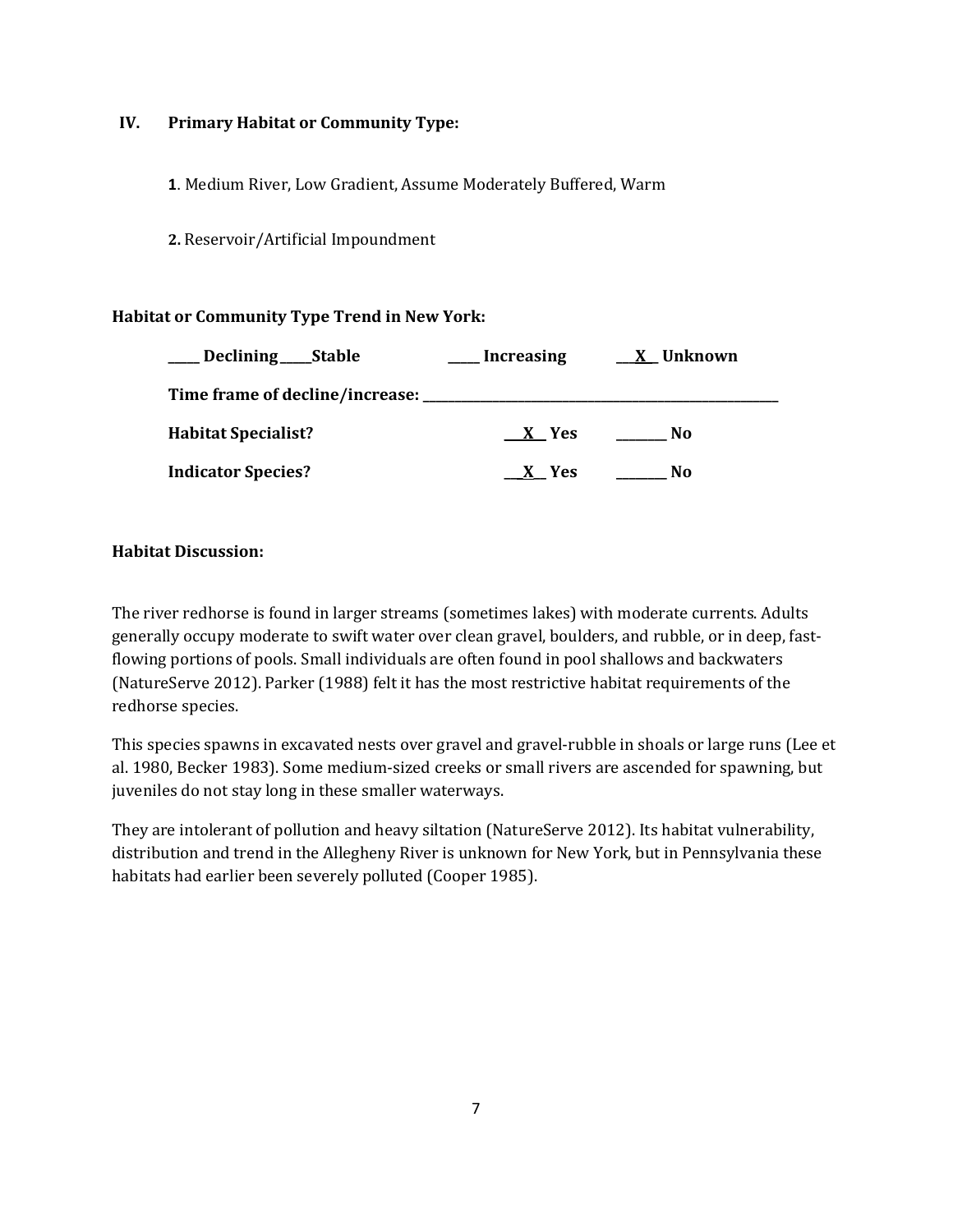- **V. New York Species Demographics and Life History**
	- **\_\_X\_\_\_ Breeder in New York**
		- **\_\_X\_\_ Summer Resident**
		- **\_\_X\_\_ Winter Resident**
		- **\_\_\_\_\_ Anadromous**

**\_\_\_\_\_ Non-breeder in New York**

- **\_\_\_\_\_ Summer Resident**
- **\_\_\_\_\_ Winter Resident**
- **\_\_\_\_\_ Catadromous**

**\_\_\_\_\_ Migratory only**

**\_\_\_\_\_Unknown**

#### **Species Demographics and Life History Discussion:**

River redhorse has an intermediate length life span; maximum longevity is 16 years. An estimate of maturity at three years may be an underestimate. Spawning takes place in the spring (NatureServe 2012).

### **VI. Threats:**

Jenkins and Burkhead (1994) feel this species is one of the least numerous species. It is also said to be trophically and behaviorally the most divergent of the redhorse species. It has fared poorly over the last 100 years, because of impoundments, siltation, and pollution. Habitat alteration, such as channelization, has also been identified as a major threat. These threats act as limiting factors because the redhorse seems to be inflexible in its habitat requirements and is intolerant of pollution and heavy siltation. It is vulnerable to major pollution events (such as toxic spills).

Siltation may be the reason the redhorse has a disjunct distribution (Scott and Crossman 1973). One major reason for the river redhorse's intolerance of turbidity and siltation is that the major food items of this fish require clean gravel-sand stream bottoms and are very susceptible to reduction or extirpation through excessive siltation. Food resources also are sensitive to toxicants. Food resource reductions in turn reduce redhorse populations (NatureServe 2012).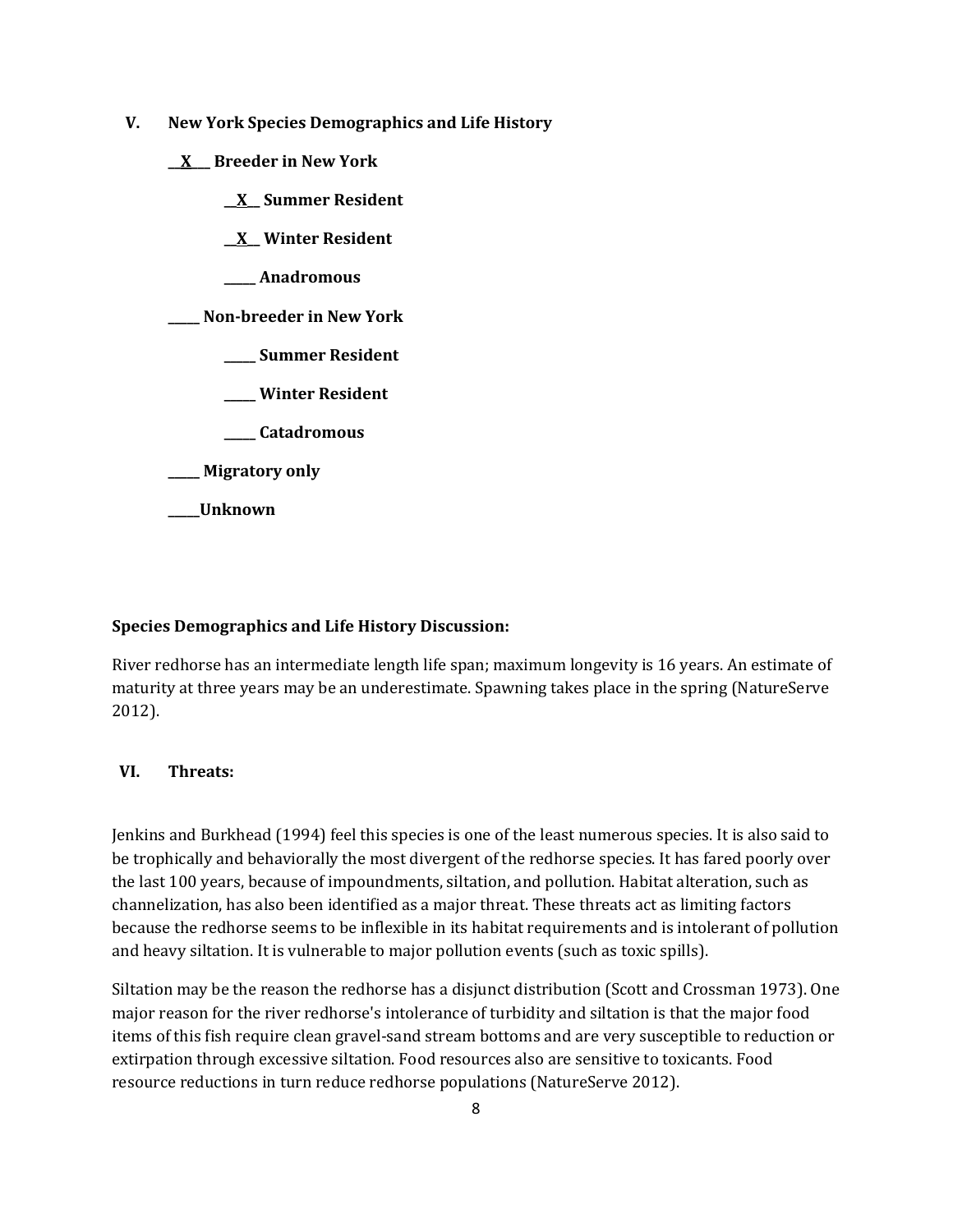Shooting or gigging of spawners may contribute to local declines. In Oklahoma, the main threats are multiple impoundments in the Illinois River and chicken-farm runoff that enters the river from Arkansas. In Quebec, this species is declining due to the removal of adults and habitat deterioration (Natureserve 2012).

### **Are there regulatory mechanisms that protect the species or its habitat in New York?**

**\_\_\_\_\_\_ No \_\_\_\_\_ Unknown**

**\_\_X\_\_\_ Yes** 

The Protection of Waters Program provides protection for rivers, streams, lakes, and ponds under Article 15 of the NYS Conservation Law.

## **Describe knowledge of management/conservation actions that are needed for recovery/conservation, or to eliminate, minimize, or compensate for the identified threats:**

Conservation actions following IUCN taxonomy are categorized in the table below.

| <b>Conservation Actions</b>       |                                     |  |
|-----------------------------------|-------------------------------------|--|
| <b>Action Category</b>            | <b>Action</b>                       |  |
| Land/Water Protection             | Resource/Habitat Protection         |  |
| Land/Water Management             | Habitat/Natural Process Restoration |  |
| <b>External Capacity Building</b> | Alliance & Partnership Development  |  |

Obtain better life-history information (NatureServe 2012). Large river habitat makes protection difficult. Identification requires very thorough examinations and often this includes sacrificing the fish.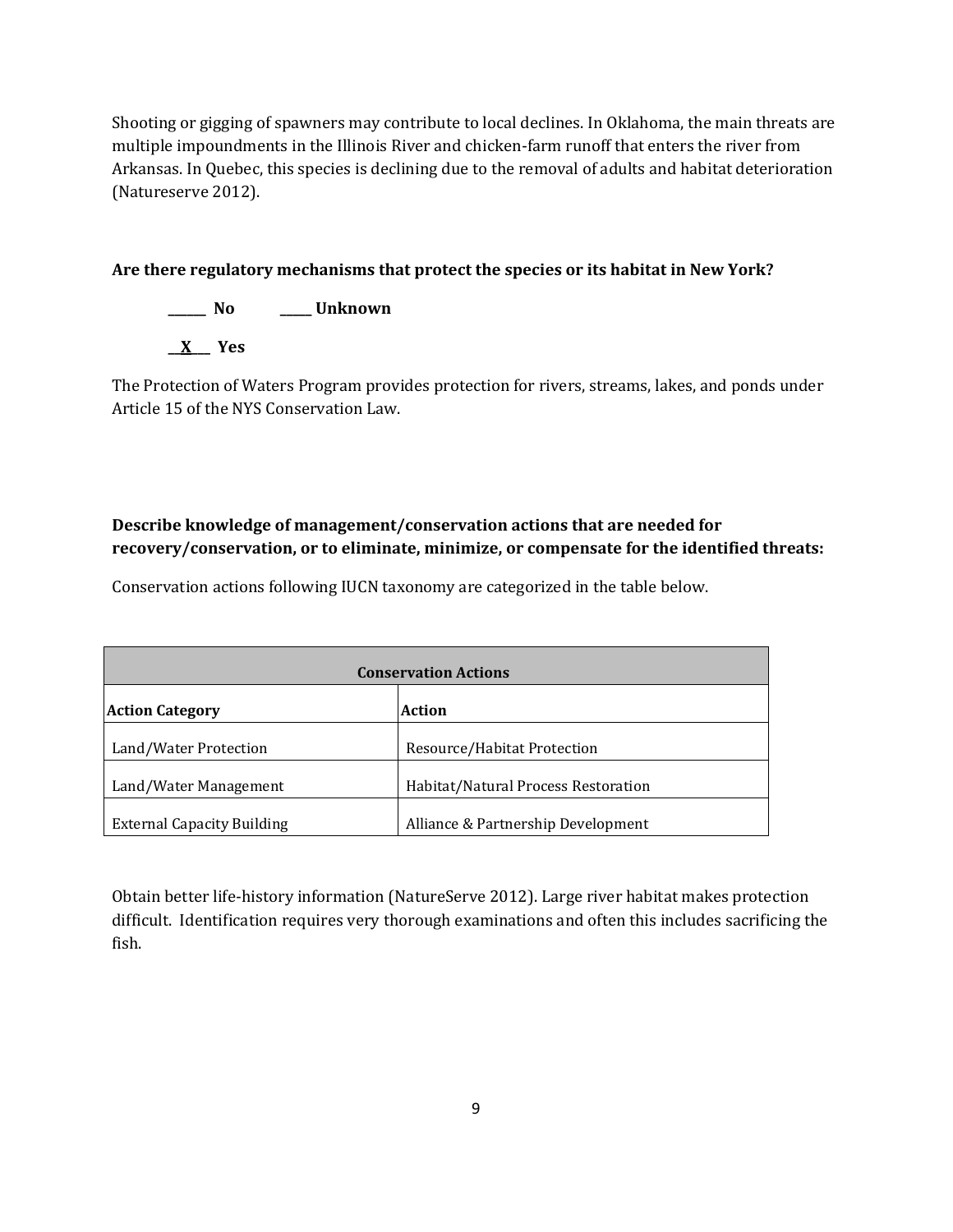The Comprehensive Wildlife Conservation Strategy (NYSDEC 2005) includes recommendations for the following actions for the river redhorse.

#### **Habitat Research:**

---- Inventory the habitat requirements of this species and compare it to what's available in the literature, as part of the State Wildlife Grants project of 2004.

### **Habitat Restoration:**

---- Habitat losses and restoration are part of a State Wildlife Grants project from 2003 that are directed at the Allegheny watershed.

### **Population Monitoring:**

---- Surveys of the Allegheny River and Allegheny Reservoir during the time of spawning should be completed, and representative samples of all redhorse should be closely examined or preserved

### **VII. References**

- Becker, L.R. Jr. 1982. Fishes of the Allegheny River and it tributaries between Salamanca and Alleghany, Cattaraugus County, New York. M.S. thesis. St Bonaventure Univ., St. Bonaventure, NY.
- Becker, G.C. 1983. Fishes of Wisconsin. Univ. Wisconsin Press, Madison. 1052 pp.
- Carlson, D.M. 2001. Species accounts for the rare fishes of New York. N. Y. S. Dept. Env. Cons. Albany, NY.
- Carlson, D.M. 2012 (draft). Species accounts of inland fishes of NYS considered as imperiled, 2012. NYDEC Watertown, NY
- Cervone, T.H., R.M. Langianese and S.M. Stayer. 1985. The fishes of Tunungwant Creek drainage. Proc. Penn. Acad. Sci. 59:138-146.
- Cooper, E.L. (ed) 1985. Chapter 3 Fishes. pp 169-256. in H.H. Genoways and F.J. Brenner. Species of special concern in Pennsylvania. Carnegie Mus. of Nat. Hist. Spec. Publ. 11. Pittsburgh.